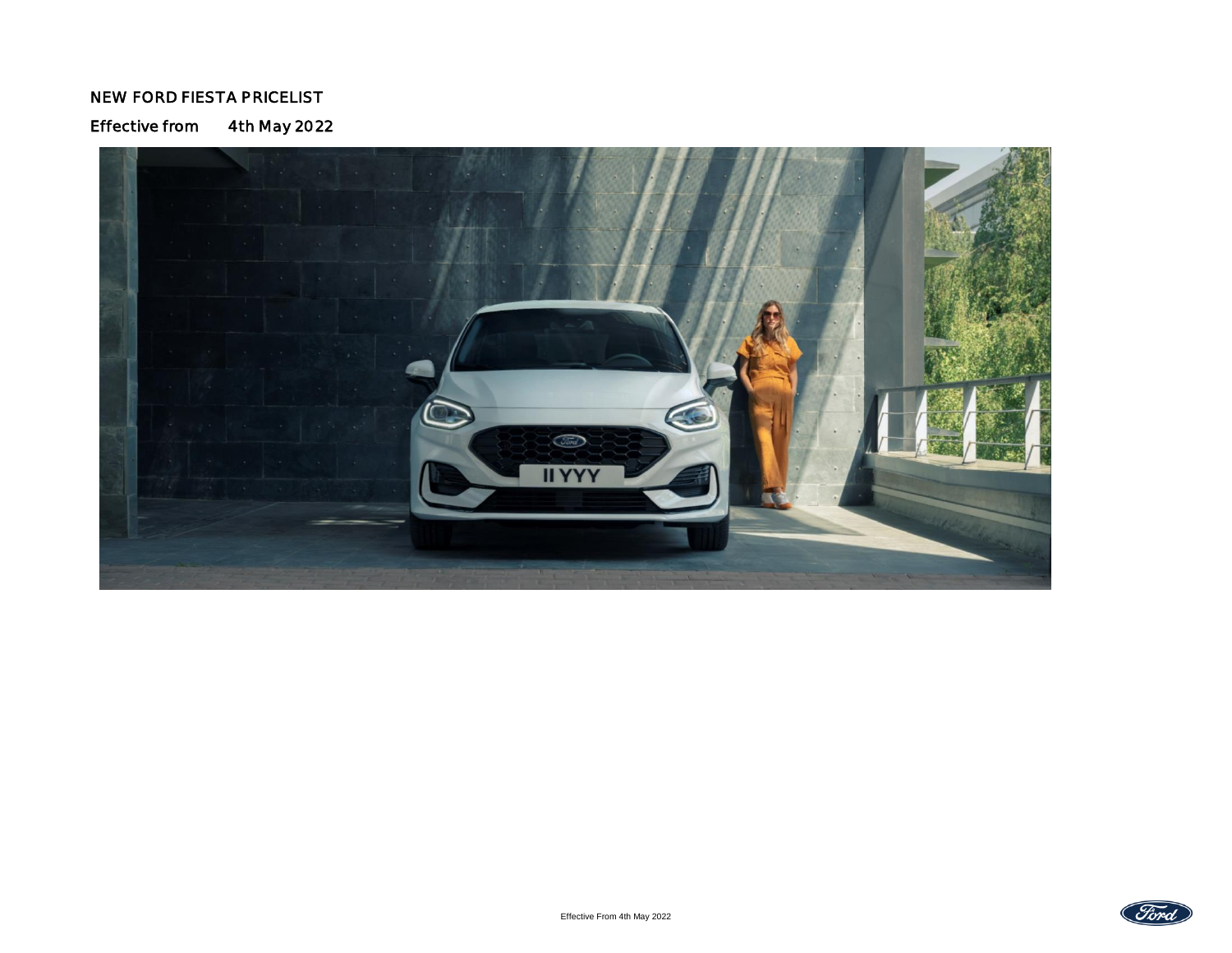## SERIES RANGE



| 15" 10-spoke structured steel wheel, with                                                                                                                    | 17" 10-spoke alloys, with Pearl Grey machined                                                                                                                | 17" 5-spoke alloys, with Rough Metal machined                                                                                                                | 18" 5x2-spoke alloys, with bi-colour Black                                                                                                                   |
|--------------------------------------------------------------------------------------------------------------------------------------------------------------|--------------------------------------------------------------------------------------------------------------------------------------------------------------|--------------------------------------------------------------------------------------------------------------------------------------------------------------|--------------------------------------------------------------------------------------------------------------------------------------------------------------|
| Black/Silver cover                                                                                                                                           | finish                                                                                                                                                       | finish                                                                                                                                                       | machined finish                                                                                                                                              |
| LED headlamps with LED daytime running lights.<br>Integrated fog lamp                                                                                        | LED headlamps with LED daytime running lights.<br>Integrated fog lamp                                                                                        | LED headlamps with LED daytime running lights.<br>Integrated fog lamp                                                                                        | LED headlamps with LED daytime running lights.<br>Integrated fog lamp                                                                                        |
|                                                                                                                                                              | <b>LED Rear Lights</b>                                                                                                                                       |                                                                                                                                                              | <b>LED Rear Lights</b>                                                                                                                                       |
| Body coloured, electrically operated door mirrors<br>with side indicators                                                                                    | Body coloured, electrically operated door mirrors<br>with side indicators                                                                                    | Body coloured, electrically operated door mirrors<br>with side indicators                                                                                    | Body coloured, electrically operated door mirrors<br>with side indicators                                                                                    |
| Rear Privacy Glass                                                                                                                                           | Rear Privacy Glass                                                                                                                                           | Rear Privacy Glass                                                                                                                                           | Rear Privacy Glass                                                                                                                                           |
| Quickclear heated windscreen                                                                                                                                 | Quickclear heated windscreen                                                                                                                                 | Quickclear heated windscreen                                                                                                                                 | Quickclear heated windscreen                                                                                                                                 |
| High gloss chrome surround with satin grille insert                                                                                                          | High gloss chrome surround with satin grille insert                                                                                                          | Rugged bodystyling kit with Active front wing<br>badges                                                                                                      | Rugged bodystyling kit with Active front wing<br>badges                                                                                                      |
| Standard suspension                                                                                                                                          | Standard suspension                                                                                                                                          | Rough road suspension with increased ride height                                                                                                             | Rough road suspension with increased ride height                                                                                                             |
| Selectable Drive Modes                                                                                                                                       | Selectable Drive Modes                                                                                                                                       | Selectable Drive Modes                                                                                                                                       | Selectable Drive Modes                                                                                                                                       |
| Manual Air Conditioning                                                                                                                                      | Electronic Automatic Temperature Control<br>(EATC)                                                                                                           | Manual Air Conditioning                                                                                                                                      | Electronic Automatic Temperature Control<br>(EATC)                                                                                                           |
| Ford SYNC 3 Navigation with 8" touchscreen, DAB<br>radio, Emergency Assistance, Apple Carplay &<br>Android Auto, 2 x USB & 6 speakers, & FordPass<br>Connect | Ford SYNC 3 Navigation with 8" touchscreen, DAB<br>radio, Emergency Assistance, Apple Carplay &<br>Android Auto, 2 x USB & 6 speakers, & FordPass<br>Connect | Ford SYNC 3 Navigation with 8" touchscreen, DAB<br>radio, Emergency Assistance, Apple Carplay &<br>Android Auto, 2 x USB & 6 speakers, & FordPass<br>Connect | Ford SYNC 3 Navigation with 8" touchscreen, DAI<br>radio, Emergency Assistance, Apple Carplay &<br>Android Auto, 2 x USB & 6 speakers, & FordPass<br>Connect |
| Cloth trim in Black with metal grey stitching                                                                                                                | Premium seat with Partial Sensico® with metal<br>grey stitching                                                                                              | Cloth trim in Black/Nordic Blue with dark blue<br>stitching                                                                                                  | Premium seat with Partial Sensico® with dark<br>blue stitching                                                                                               |
| Manual 4-way driver seat adjust                                                                                                                              | Manual 4-way driver seat adjust                                                                                                                              | Manual 4-way driver seat adjust                                                                                                                              | Manual 4-way driver seat adjust                                                                                                                              |
| Manual 2-way passenger seat adjust                                                                                                                           | Manual 4-way passenger seat adjust                                                                                                                           | Manual 2-way passenger seat adjust                                                                                                                           | Manual 4-way passenger seat adjust                                                                                                                           |
|                                                                                                                                                              | Heated front seats and steering wheel                                                                                                                        |                                                                                                                                                              | Heated front seats and steering wheel                                                                                                                        |
| Keyless Start                                                                                                                                                | Keyless Entry and Keyless Start                                                                                                                              | Keyless Start                                                                                                                                                | Keyless Entry and Keyless Start                                                                                                                              |
|                                                                                                                                                              | Rear View Camera                                                                                                                                             |                                                                                                                                                              | Rear View Camera                                                                                                                                             |
| Cruise Control inc. Adjustable Speed Limiter &<br>Intelligent Speed Assist                                                                                   | Cruise Control inc. Adjustable Speed Limiter &<br>Intelligent Speed Assist                                                                                   | Cruise Control inc. Adjustable Speed Limiter &<br>Intelligent Speed Assist                                                                                   | Cruise Control inc. Adjustable Speed Limiter &<br>Intelligent Speed Assist                                                                                   |
| Rear Parking Sensors                                                                                                                                         | Rear Parking Sensors                                                                                                                                         | Rear Parking Sensors                                                                                                                                         | Rear Parking Sensors                                                                                                                                         |
| Lane-Keeping Aid with Lane-Keeping Assist                                                                                                                    | Lane-Keeping Aid with Lane-Keeping Assist                                                                                                                    | Lane-Keeping Aid with Lane-Keeping Assist                                                                                                                    | Lane-Keeping Aid with Lane-Keeping Assist                                                                                                                    |
| Traffic Sign Recognition, Auto High Beam & Driver<br>Alert                                                                                                   | Traffic Sign Recognition, Auto High Beam & Driver<br>Alert                                                                                                   | Traffic Sign Recognition, Auto High Beam & Driver<br>Alert                                                                                                   | Traffic Sign Recognition, Auto High Beam & Driver<br>Alert                                                                                                   |
| 4.2" Colour TFT Ice Blue illumination Analogue<br>Cluster with Trip Computer                                                                                 | 12.3" Full Digital Cluster                                                                                                                                   | 4.2" Colour TFT Ice Blue illumination Analogue<br>Cluster with Trip Computer                                                                                 | 12.3" Full Digital Cluster                                                                                                                                   |
| Thatcham Alarm with Power Door Dead Locks                                                                                                                    | Thatcham Alarm with Power Door Dead Locks                                                                                                                    | Thatcham Alarm with Power Door Dead Locks                                                                                                                    | Thatcham Alarm with Power Door Dead Locks                                                                                                                    |
| Tyre Pressure Monitoring System (TPMS)                                                                                                                       | Tyre Pressure Monitoring System (TPMS)                                                                                                                       | Tyre Pressure Monitoring System (TPMS)                                                                                                                       | Tyre Pressure Monitoring System (TPMS)                                                                                                                       |
| MyKey                                                                                                                                                        | MyKey                                                                                                                                                        | MyKey                                                                                                                                                        | MyKey                                                                                                                                                        |
|                                                                                                                                                              |                                                                                                                                                              |                                                                                                                                                              |                                                                                                                                                              |





### TITANIUM X (LHD Vehicle shown, 15" wheels shown, not IE Specification)



| 15" 10-spoke structured steel wheel, with<br>Black/Silver cover                                                                                              | 17" 10-spoke alloys, with Pearl Grey machined<br>finish                                                                                                      | 17" 5-spoke alloys, with Rough Metal machined<br>finish                                                                                                      | 18" 5x2-spoke alloys, w<br>machined finish                                            |
|--------------------------------------------------------------------------------------------------------------------------------------------------------------|--------------------------------------------------------------------------------------------------------------------------------------------------------------|--------------------------------------------------------------------------------------------------------------------------------------------------------------|---------------------------------------------------------------------------------------|
| LED headlamps with LED daytime running lights.<br>Integrated fog lamp                                                                                        | LED headlamps with LED daytime running lights.<br>Integrated fog lamp                                                                                        | LED headlamps with LED daytime running lights.<br>Integrated fog lamp                                                                                        | LED headlamps with LE<br>Integrated fog lamp                                          |
|                                                                                                                                                              | <b>LED Rear Lights</b>                                                                                                                                       |                                                                                                                                                              | <b>LED Rear Lights</b>                                                                |
| Body coloured, electrically operated door mirrors<br>with side indicators                                                                                    | Body coloured, electrically operated door mirrors<br>with side indicators                                                                                    | Body coloured, electrically operated door mirrors<br>with side indicators                                                                                    | Body coloured, electrica<br>with side indicators                                      |
| Rear Privacy Glass                                                                                                                                           | Rear Privacy Glass                                                                                                                                           | Rear Privacy Glass                                                                                                                                           | Rear Privacy Glass                                                                    |
| Quickclear heated windscreen                                                                                                                                 | Quickclear heated windscreen                                                                                                                                 | Quickclear heated windscreen                                                                                                                                 | Quickclear heated wind                                                                |
| High gloss chrome surround with satin grille insert                                                                                                          | High gloss chrome surround with satin grille insert                                                                                                          | Rugged bodystyling kit with Active front wing<br>badges                                                                                                      | Rugged bodystyling kit<br>badges                                                      |
| Standard suspension                                                                                                                                          | Standard suspension                                                                                                                                          | Rough road suspension with increased ride height                                                                                                             | Rough road suspension                                                                 |
| Selectable Drive Modes                                                                                                                                       | Selectable Drive Modes                                                                                                                                       | Selectable Drive Modes                                                                                                                                       | Selectable Drive Mode:                                                                |
| Manual Air Conditioning                                                                                                                                      | Electronic Automatic Temperature Control<br>(EATC)                                                                                                           | Manual Air Conditioning                                                                                                                                      | Electronic Automatic T<br>(EATC)                                                      |
| Ford SYNC 3 Navigation with 8" touchscreen, DAB<br>radio, Emergency Assistance, Apple Carplay &<br>Android Auto, 2 x USB & 6 speakers, & FordPass<br>Connect | Ford SYNC 3 Navigation with 8" touchscreen, DAB<br>radio, Emergency Assistance, Apple Carplay &<br>Android Auto, 2 x USB & 6 speakers, & FordPass<br>Connect | Ford SYNC 3 Navigation with 8" touchscreen, DAB<br>radio, Emergency Assistance, Apple Carplay &<br>Android Auto, 2 x USB & 6 speakers, & FordPass<br>Connect | Ford SYNC 3 Navigatio<br>radio, Emergency Assis<br>Android Auto, 2 x USB 8<br>Connect |
| Cloth trim in Black with metal grey stitching                                                                                                                | Premium seat with Partial Sensico® with metal<br>grey stitching                                                                                              | Cloth trim in Black/Nordic Blue with dark blue<br>stitching                                                                                                  | Premium seat with Par<br>blue stitching                                               |
| Manual 4-way driver seat adjust                                                                                                                              | Manual 4-way driver seat adjust                                                                                                                              | Manual 4-way driver seat adjust                                                                                                                              | Manual 4-way driver se                                                                |
| Manual 2-way passenger seat adjust                                                                                                                           | Manual 4-way passenger seat adjust                                                                                                                           | Manual 2-way passenger seat adjust                                                                                                                           | Manual 4-way passeno                                                                  |
|                                                                                                                                                              | Heated front seats and steering wheel                                                                                                                        |                                                                                                                                                              | Heated front seats and                                                                |
| Keyless Start                                                                                                                                                | Keyless Entry and Keyless Start                                                                                                                              | Keyless Start                                                                                                                                                | Keyless Entry and Keyle                                                               |
|                                                                                                                                                              | Rear View Camera                                                                                                                                             |                                                                                                                                                              | Rear View Camera                                                                      |
| Cruise Control inc. Adjustable Speed Limiter &<br>Intelligent Speed Assist                                                                                   | Cruise Control inc. Adjustable Speed Limiter &<br>Intelligent Speed Assist                                                                                   | Cruise Control inc. Adjustable Speed Limiter &<br>Intelligent Speed Assist                                                                                   | Cruise Control inc. Adju<br>Intelligent Speed Assis                                   |
| Rear Parking Sensors                                                                                                                                         | Rear Parking Sensors                                                                                                                                         | Rear Parking Sensors                                                                                                                                         | Rear Parking Sensors                                                                  |
| Lane-Keeping Aid with Lane-Keeping Assist                                                                                                                    | Lane-Keeping Aid with Lane-Keeping Assist                                                                                                                    | Lane-Keeping Aid with Lane-Keeping Assist                                                                                                                    | Lane-Keeping Aid with                                                                 |
| Traffic Sign Recognition, Auto High Beam & Driver<br>Alert                                                                                                   | Traffic Sign Recognition, Auto High Beam & Driver<br>Alert                                                                                                   | Traffic Sign Recognition, Auto High Beam & Driver<br>Alert                                                                                                   | <b>Traffic Sign Recognition</b><br>Alert                                              |
| 4.2" Colour TFT Ice Blue illumination Analogue<br>Cluster with Trip Computer                                                                                 | 12.3" Full Digital Cluster                                                                                                                                   | 4.2" Colour TFT Ice Blue illumination Analogue<br>Cluster with Trip Computer                                                                                 | 12.3" Full Digital Cluster                                                            |
| Thatcham Alarm with Power Door Dead Locks                                                                                                                    | Thatcham Alarm with Power Door Dead Locks                                                                                                                    | Thatcham Alarm with Power Door Dead Locks                                                                                                                    | Thatcham Alarm with F                                                                 |
| Tyre Pressure Monitoring System (TPMS)                                                                                                                       | Tyre Pressure Monitoring System (TPMS)                                                                                                                       | Tyre Pressure Monitoring System (TPMS)                                                                                                                       | <b>Tyre Pressure Monitorir</b>                                                        |
|                                                                                                                                                              |                                                                                                                                                              |                                                                                                                                                              |                                                                                       |



# ACTIVE X<br>ACTIVE (LHD Vehicle shown, 17" wheels shown, not IE<br>Specification)

| 18" 5x2-spoke alloys, with bi-colour Black<br>machined finish                                                                                                |
|--------------------------------------------------------------------------------------------------------------------------------------------------------------|
| LED headlamps with LED daytime running lights.<br>Integrated fog lamp                                                                                        |
| <b>LED Rear Lights</b>                                                                                                                                       |
| Body coloured, electrically operated door mirrors<br>with side indicators                                                                                    |
| Rear Privacy Glass                                                                                                                                           |
| Quickclear heated windscreen                                                                                                                                 |
| Rugged bodystyling kit with Active front wing<br>badges                                                                                                      |
| Rough road suspension with increased ride height                                                                                                             |
| Selectable Drive Modes                                                                                                                                       |
| Electronic Automatic Temperature Control<br>(EATC)                                                                                                           |
| Ford SYNC 3 Navigation with 8" touchscreen, DAB<br>radio, Emergency Assistance, Apple Carplay &<br>Android Auto, 2 x USB & 6 speakers, & FordPass<br>Connect |
| Premium seat with Partial Sensico® with dark<br>blue stitching                                                                                               |
| Manual 4-way driver seat adjust                                                                                                                              |
| Manual 4-way passenger seat adjust                                                                                                                           |
| Heated front seats and steering wheel                                                                                                                        |
| Keyless Entry and Keyless Start                                                                                                                              |
| Rear View Camera                                                                                                                                             |
| Cruise Control inc. Adjustable Speed Limiter &<br>Intelligent Speed Assist                                                                                   |
| Rear Parking Sensors                                                                                                                                         |
| Lane-Keeping Aid with Lane-Keeping Assist                                                                                                                    |
| Traffic Sign Recognition, Auto High Beam & Driver<br>Alert                                                                                                   |
| 12.3" Full Digital Cluster                                                                                                                                   |
| Thatcham Alarm with Power Door Dead Locks                                                                                                                    |
| Tyre Pressure Monitoring System (TPMS)                                                                                                                       |
|                                                                                                                                                              |

€ 27,603.00

€ 21,333.00

Gross Retail Price From: Gross Retail Price From: Gross Retail Price From: Gross Retail Price From: Gross Retail Price From: Gross Retail Price From: Gross Retail Price From: Gross Retail Price From: Gross Retail Price Fro € 23,422.00

€ 25,815.00

€ 25,278.00



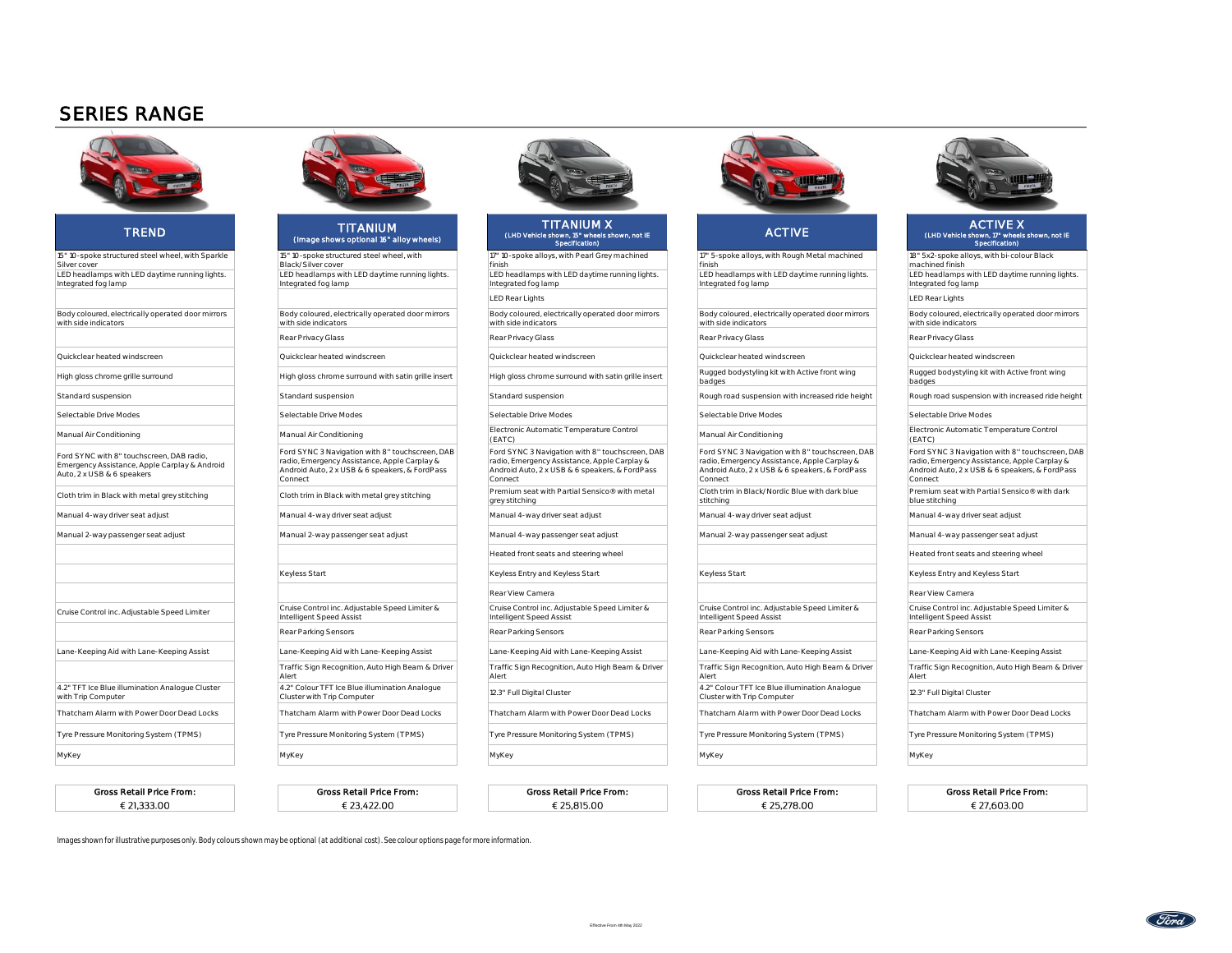## SERIES RANGE



| 17" 5x2-spoke alloys, with Rock Metallic finish                                                                                                                     | 18" 5x2-spoke alloys, with Pearl Grey machined<br>finish                                                                                                     | 18" 5-spoke alloys,                                                              |
|---------------------------------------------------------------------------------------------------------------------------------------------------------------------|--------------------------------------------------------------------------------------------------------------------------------------------------------------|----------------------------------------------------------------------------------|
| LED headlamps with LED daytime running lights.<br>Integrated fog lamp                                                                                               | LED headlamps with LED daytime running lights.<br>Integrated fog lamp                                                                                        | Matrix LED headlig<br>daytime running lic<br>indicator                           |
|                                                                                                                                                                     | <b>LED Rear Lights</b>                                                                                                                                       | LED Rear Lights                                                                  |
| Body coloured, electrically operated door mirrors<br>with side indicators                                                                                           | Body coloured, electrically operated door mirrors<br>with side indicators                                                                                    | Body coloured, ele<br>with side indicator                                        |
| Rear Privacy Glass                                                                                                                                                  | Rear Privacy Glass                                                                                                                                           | Rear Privacy Glass                                                               |
| Quickclear heated windscreen                                                                                                                                        | Quickclear heated windscreen                                                                                                                                 | Quickclear heated                                                                |
| Unique ST-Line grille, full bodystyling kit, and<br>large body coloured rear spoiler                                                                                | Unique ST-Line grille, full bodystyling kit, and<br>large body coloured rear spoiler                                                                         | Unique ST front gri<br>bumper with diffus                                        |
| Sports tuned suspension                                                                                                                                             | Sports tuned suspension                                                                                                                                      | Unique ST suspen:                                                                |
| Selectable Drive Modes                                                                                                                                              | Selectable Drive Modes                                                                                                                                       | Selectable Drive M                                                               |
| Manual Air Conditioning                                                                                                                                             | Electronic Automatic Temperature Control<br>(EATC)                                                                                                           | Electronic Automa<br>(EATC)                                                      |
| Ford SYNC 3 Navigation with 8" touchscreen,<br>DAB radio, Emergency Assistance, Apple Carplay<br>& Android Auto, 2 x USB & 6 speakers, &<br><b>FordPass Connect</b> | Ford SYNC 3 Navigation with 8" touchscreen,<br>DAB radio, Emergency Assistance, Apple Carplay<br>& Android Auto, 2 x USB & 6 speakers, &<br>FordPass Connect | Ford SYNC 3 Navid<br>DAB radio, Emerge<br>& Android Auto, 2:<br>FordPass Connect |
| Cloth trim in Black/Red with red stitching                                                                                                                          | Premium seat with Partial Sensico® with red<br>stitching                                                                                                     | Ford Performance<br>with grey and silve                                          |
| Manual 4-way driver seat adjust                                                                                                                                     | Manual 4-way driver seat adjust                                                                                                                              | Manual 6-way driv<br>adjust                                                      |
| Manual 2-way passenger seat adjust                                                                                                                                  | Manual 4-way passenger seat adjust                                                                                                                           | Manual 6-way pas<br>lumbar adjust                                                |
|                                                                                                                                                                     | Heated front seats and steering wheel                                                                                                                        |                                                                                  |
| Keyless Start                                                                                                                                                       | Keyless Entry and Keyless Start                                                                                                                              | Keyless Entry and                                                                |
|                                                                                                                                                                     | Rear View Camera                                                                                                                                             | Rear View Camera                                                                 |
| Cruise Control inc. Adjustable Speed Limiter &<br>Intelligent Speed Assist                                                                                          | Cruise Control inc. Adjustable Speed Limiter &<br>Intelligent Speed Assist                                                                                   | Cruise Control inc.<br>Intelligent Speed A                                       |
| Rear Parking Sensors                                                                                                                                                | Rear Parking Sensors                                                                                                                                         | Rear Parking Sens                                                                |
| Lane-Keeping Aid with Lane-Keeping Assist                                                                                                                           | Lane-Keeping Aid with Lane-Keeping Assist                                                                                                                    | Lane-Keeping Aid                                                                 |
| Traffic Sign Recognition, Auto High Beam & Driver<br>Alert                                                                                                          | Traffic Sign Recognition, Auto High Beam & Driver<br>Alert                                                                                                   | Traffic Sign Recog<br>Alert                                                      |
| 4.2" Colour TFT Ice Blue illumination Analoque<br>Cluster with Trip Computer                                                                                        | 12.3" Full Digital Cluster                                                                                                                                   | 12.3" Full Digital CI                                                            |
| Thatcham Alarm with Power Door Dead Locks                                                                                                                           | Thatcham Alarm with Power Door Dead Locks                                                                                                                    | Thatcham Alarm y                                                                 |
| Tyre Pressure Monitoring System (TPMS)                                                                                                                              | Tyre Pressure Monitoring System (TPMS)                                                                                                                       | Ford Performance                                                                 |
| MyKey                                                                                                                                                               | MyKey                                                                                                                                                        | Red brake calipers                                                               |

€ 25,278.00



#### ST-LINE X<br>
CHD vehicle show, 17" wheels s (LHD vehicle show, 17" wheels shown, not IE specificaiton) 18" 5x2-spoke alloys, with Pearl Grey machined finish LED headlamps with LED daytime running lights. Integrated fog lamp LED Rear Lights LED Rear Lights Body coloured, electrically operated door mirrors with side indicators Rear Privacy Glass Rear Privacy Glass Rear Privacy Glass Quickclear heated windscreen Quickclear heated windscreen Quickclear heated windscreen Unique ST-Line grille, full bodystyling kit, and large body coloured rear spoiler Sports tuned suspension Sports tuned suspension Selectable Drive Modes Selectable Drive Modes Electronic Automatic Temperature Control (EATC) Ford SYNC 3 Navigation with 8'' touchscreen, DAB radio, Emergency Assistance, Apple Carplay & Android Auto, 2 x USB & 6 speakers, & FordPass Connect Premium seat with Partial Sensico® with red stitching Manual 4-way driver seat adjust Manual 4-way passenger seat adjust Heated front seats and steering wheel Keyless Entry and Keyless Start Keyless Entry and Keyless Start Rear View Camera **Rear View Camera** Rear View Camera

# Cruise Control inc. Adjustable Speed Limiter & Intelligent Speed Assist Rear Parking Sensors Rear Parking Sensors Rear Parking Sensors Lane-Keeping Aid with Lane-Keeping Assist Lane-Keeping Aid with Lane-Keeping Assist Lane-Keeping Aid with Lane-Keeping Assist Traffic Sign Recognition, Auto High Beam & Driver 12.3" Full Digital Cluster 2.3" Full Digital Cluster

€ 27,603.00

### ST 3

18" 5-spoke alloys, with Magnetite finish Matrix LED headlights with signature LED daytime running lights and integrated sequential indicator Body coloured, electrically operated door mirrors with side indicators Unique ST front grille and bumper, and ST rear bumper with diffusor Electronic Automatic Temperatiure Control (EATC) Ford SYNC 3 Navigation with 8'' touchscreen, DAB radio, Emergency Assistance, Apple Carplay & Android Auto, 2 x USB & 6 speakers, & FordPass Connect Ford Performance Partial Sensico® front seats with grey and silver detailing, and red stitching<br>Manual 6-way driver seat adjust, with lumbar adjust<br>adjust<br>Manual 6-way passenger seat adjust, with lumbar adjust Cruise Control inc. Adjustable Speed Limiter & Intelligent Speed Assist Traffic Sign Recognition, Auto High Beam & Driver Alert Thatcham Alarm with Power Door Dead Locks Thatcham Alarm with Power Door Dead Locks Tyre Pressure Monitoring System (TPMS) Ford Performance Sports Seats Performance Pack: Quaife Limited Slip Differential Launch Control

Gross Retail Price From: Gross Retail Price From: Gross Retail Price From: €38,456.00

Performance Shift Lights

Images shown for illustrative purposes only. Body colours shown may be optional (at additional cost). See colour options page for more information.

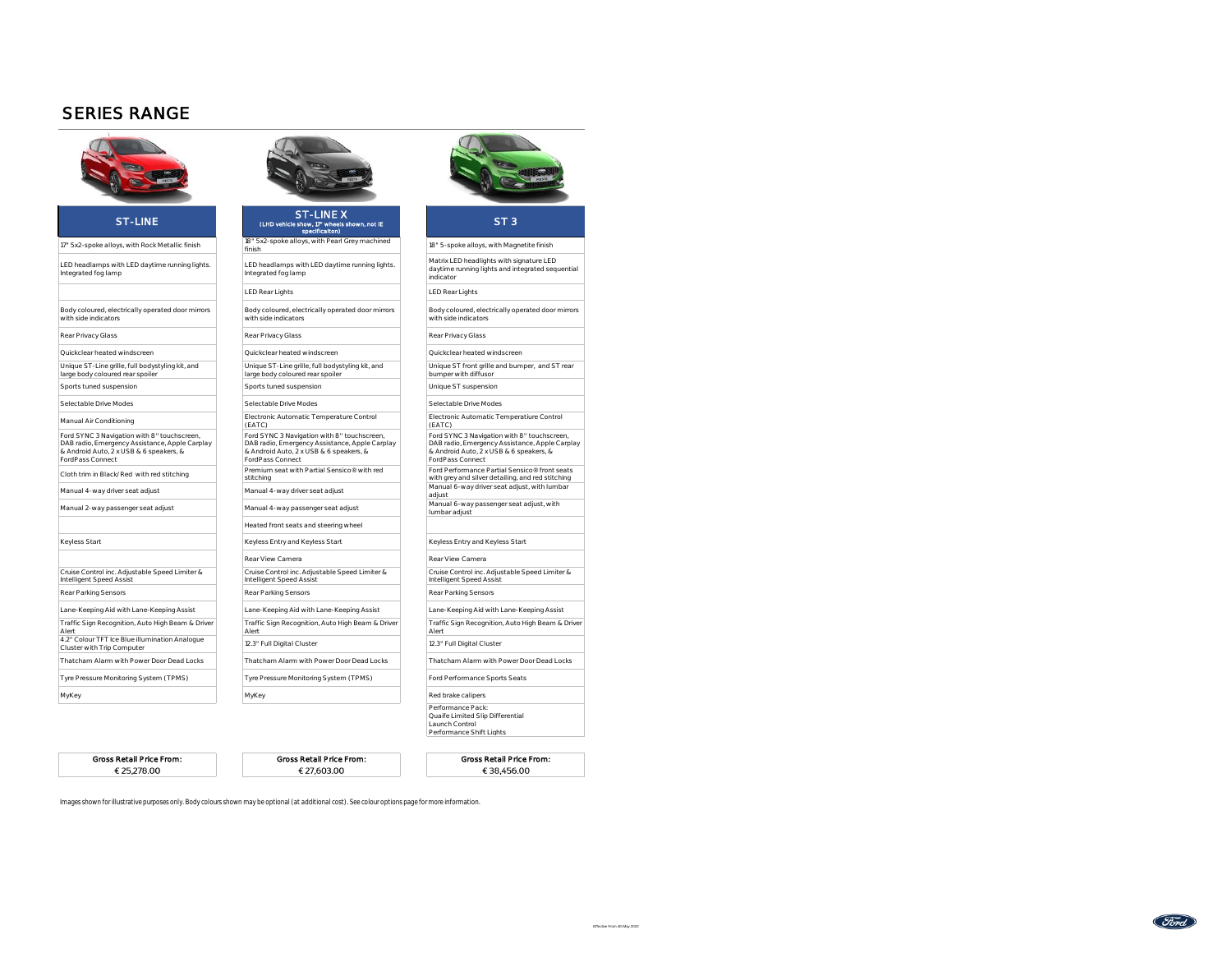# MODEL PRICES

English 2nd Language

| <b>Bodystyle</b> | Engine                   | Fuel        | Transmission              | Emission<br>Level                    | <b>Drive</b> | <b>Gross retail</b><br>price (GRP) | <b>Net retail</b><br>excl VRT<br>excl VAT |
|------------------|--------------------------|-------------|---------------------------|--------------------------------------|--------------|------------------------------------|-------------------------------------------|
| 5 door           | 111 Ti-VCT 75PS          | Petrol      | 5 Speed Manual            | Euro 6d                              | <b>FWD</b>   |                                    | €14.667                                   |
| 5 door           | 1.OL EcoBoost 100PS      | Petrol      | 6-Speed Manual            | Euro 6d                              | <b>FWD</b>   | € 22,209                           | € 15.287                                  |
| 5 door           | 1.OL EcoBoost 100PS      | Petrol      | 6-Speed Manual            | Euro 6d                              | <b>FWD</b>   | € 23.422                           | € 16,123                                  |
| 5 door           | 1.OL EcoBoost 125PS mHEV |             | 6-Speed Manual            | Euro 6d                              | <b>FWD</b>   |                                    | € 17.293                                  |
| 5 door           | 1.0L EcoBoost 125PS mHEV | Petrol mHEV |                           | Euro 6d                              |              |                                    | €18.583                                   |
| 5 door           | 1.OL EcoBoost 100PS      | Petrol      | 6-Speed Manual            | Euro 6d                              | <b>FWD</b>   | € 25.815                           | € 17.773                                  |
| 5 door           | 1.OL EcoBoost 125PS mHEV | Petrol mHEV | 6-Speed Manual            | Euro 6d                              | <b>FWD</b>   | € 27,122                           | €18.943                                   |
| 5 door           | 1.OL EcoBoost 125PS mHEV | Petrol mHEV | 7-Speed PowerShift        | Euro 6d                              | <b>FWD</b>   | € 29.202                           | € 20,233                                  |
| 5 door           | 1.0L EcoBoost 100PS      | Petrol      | 6-Speed Manual            | Euro 6d                              | <b>FWD</b>   | € 25.278                           | € 17.403                                  |
| 5 door           | 1.0L EcoBoost 125PS mHEV | Petrol mHEV | 6-Speed Manual            | Euro 6d                              | <b>FWD</b>   | € 26.806                           | €18.573                                   |
| 5 door           | 1.OL EcoBoost 125PS mHEV | Petrol mHEV | <b>7-Speed PowerShift</b> | Euro 6d                              | <b>FWD</b>   | €28.899                            | €19.863                                   |
| 5 door           | 1.0L EcoBoost 100PS      | Petrol      |                           |                                      | <b>FWD</b>   | € 27.603                           | €18.853                                   |
| 5 door           | 1.OL EcoBoost 125PS mHEV | Petrol mHFV | 6-Speed Manual            | Euro 6d                              | <b>FWD</b>   | € 29.124                           | € 20.023                                  |
| 5 door           | 1.OL EcoBoost 125PS mHEV | Petrol mHEV | 7-Speed PowerShift        | Euro 6d                              | <b>FWD</b>   | € 31.253                           | € 21.313                                  |
| 5 door           | 1.OL EcoBoost 100PS      | Petrol      | 6-Speed Manual            | Euro 6d                              | <b>FWD</b>   | € 25.278                           | € 17.403                                  |
| 5 door           | 1.OL EcoBoost 125PS mHEV | Petrol mHEV | 6-Speed Manual            | Euro 6d                              | <b>FWD</b>   | € 26.594                           | €18.573                                   |
| 5 door           | 1.OL EcoBoost 125PS mHEV | Petrol mHEV | 7-Speed PowerShift        | Euro 6d                              | <b>FWD</b>   | € 28.669                           | €19.863                                   |
| 5 door           | 1.0L EcoBoost 100PS      | Petrol      | 6-Speed Manual            | Euro 6d                              | <b>FWD</b>   | € 27,603                           | €18.853                                   |
| 5 door           | 1.OL EcoBoost 125PS mHEV | Petrol mHEV | 6-Speed Manual            | Euro 6d                              | <b>FWD</b>   | € 29,124                           | € 20.023                                  |
| 5 door           | 1.OL EcoBoost 125PS mHEV | Petrol mHEV | 7-Speed PowerShift        | Euro 6d                              | <b>FWD</b>   | € 31,253                           | € 21.313                                  |
| 5 door           | 1.5L EcoBoost 200PS      | Petrol      | 6-Speed Manual            | Euro 6d                              | <b>FWD</b>   | € 38.456                           | € 23.433                                  |
|                  |                          |             | Petrol mHEV               | 7-Speed PowerShift<br>6-Speed Manual | Euro 6d      | <b>FWD</b>                         | € 21,333<br>€ 24.767<br>€ 26.827          |

Note: Vehicles are homologated in accordance with the new type approval procedure WLTP (Regulation (EU) 2017/1151; Regulation (EC) 715/2007). From the 1st January 2021 CO2 figures shown<br>are derived solely from the WLTP tes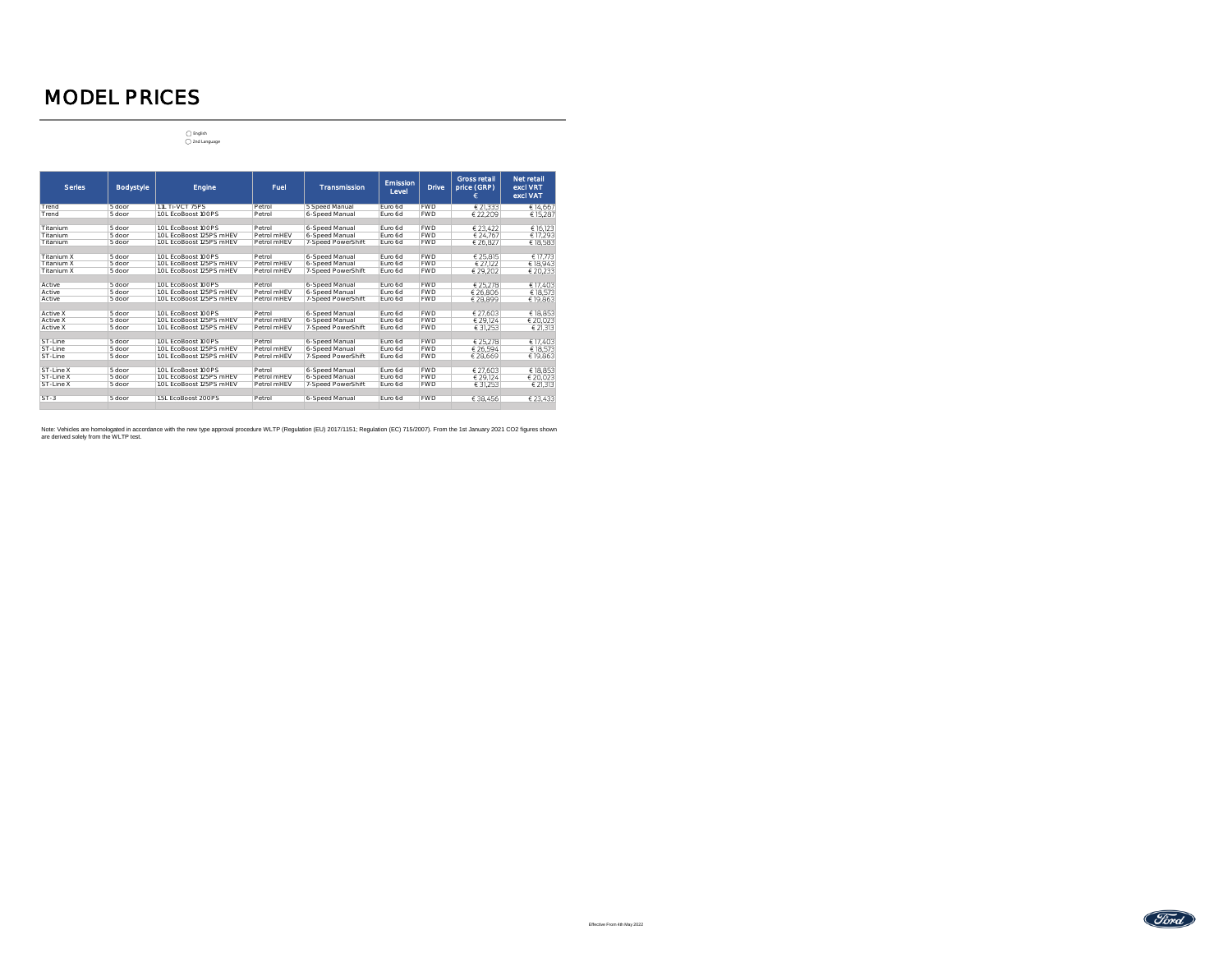# ELECTRIC TECHNOLOGY

## Which electric engines is right for you? Charging the battery

### MILD HYBRID (MHEV)

engine

**MH MILD HYBRID** 

> 5 HYBRID

## A small electric motor that helps improve efficiency versus a conventional internal combustion

Mild Hybrid vehicles have two sources of power that work together - a conventional engine and a battery -driven electric motor. The electric motor does not power the car. It simply assists it. Kuga mHEV has an auxiliary electric motor and a 48v battery that further improve fuel economy up to 56.5 mpg and lower CO2\*\*. They also assist with acceleration transferring back the energy.

#### HYBRID (FHEV)

#### Hybrid vehicles have two sources of power.

They can automatically switch between conventional mode, pure electric mode (for short distances) or use both to power the vehicle as needed.

Kuga FHEV has a battery capacity of 1.1kW which allows short term electric propulsion, a great combination between power and fuel efficiency, whilst reducing the CO2 footprint compared to a conventional engine.

# 回 LUG-IN HYBRID

### PLUG-IN HYBRID (PHEV)

In. Charge up. Improves Efficiency versus a mild hybrid or hybrid engine. Plug-in Hybrids have the two sources of power like a hybrid, but with a larger high voltage battery, enabling you to drive longer distances on all-electric power. Kuga PHEV has a battery size of 14.4 kWh which gives a maximum EV range of 39 miles. This results in a combined average fuel economy up to 282.5 mpg and only 23 g/km CO2\*\*.

#### MILD HYBRID AND HYBRID

There's no need to plug in your vehicle for charging. Hybrid vehicles are able to recharge the battery in two ways:

1) Regenerative braking 2) Conventional engine

The conventional engine powers the generator which transforms mechanical energy into electrical energy to charge the battery.

#### PLUG-IN HYBRID

The larger battery in Plug-in Hybrids can be plugged-in to charge. Once the battery is depleted, the vehicle behaves like a conventional hybrid with the engine running when required.



Total Recommended Retail Price £(incl. VAT)

All four electric vehicle types use regenerative braking to charge the battery. While braking, the motor is still spinning even though the car is trying to slow down.



Regenerative braking captures this typically wasted energy to create electricity, which charges the battery.

> Retail Dealer Wholesale £(exc. VAT)

# Electric range Plug in charging options



230V Wall outlet

Plug-in Hybrids and All-Electric vehicles can be charged on a 230V outlet (16A), which is the standard electrical socket in most UK households. This takes approximately 6 hours to charge the battery.

Basic Recommende d Retail Price £(exc. VAT)

#### Wall box

For faster charging at home you can install a compatible wall box, which is capable of charging your vehicle in approximately 3.5 hours.

#### **PHEV Home Wall box**

Fully installed EV Box 400V (32A) is available as an accessory. Available as an accessory

#### Public charging stations

Public charging stations, available in many cities and work places. The price and charging capability vary.



Main Dealer **Wholesale** £(exc. VAT)



 $|\bar{\pmb{\eta}}|$ 

\* Ranges are estimates only and depend on the vehicle, road conditions and driving behaviour.

\*\* Please see the Fuel Consumption and CO2 data available in this Pricelist

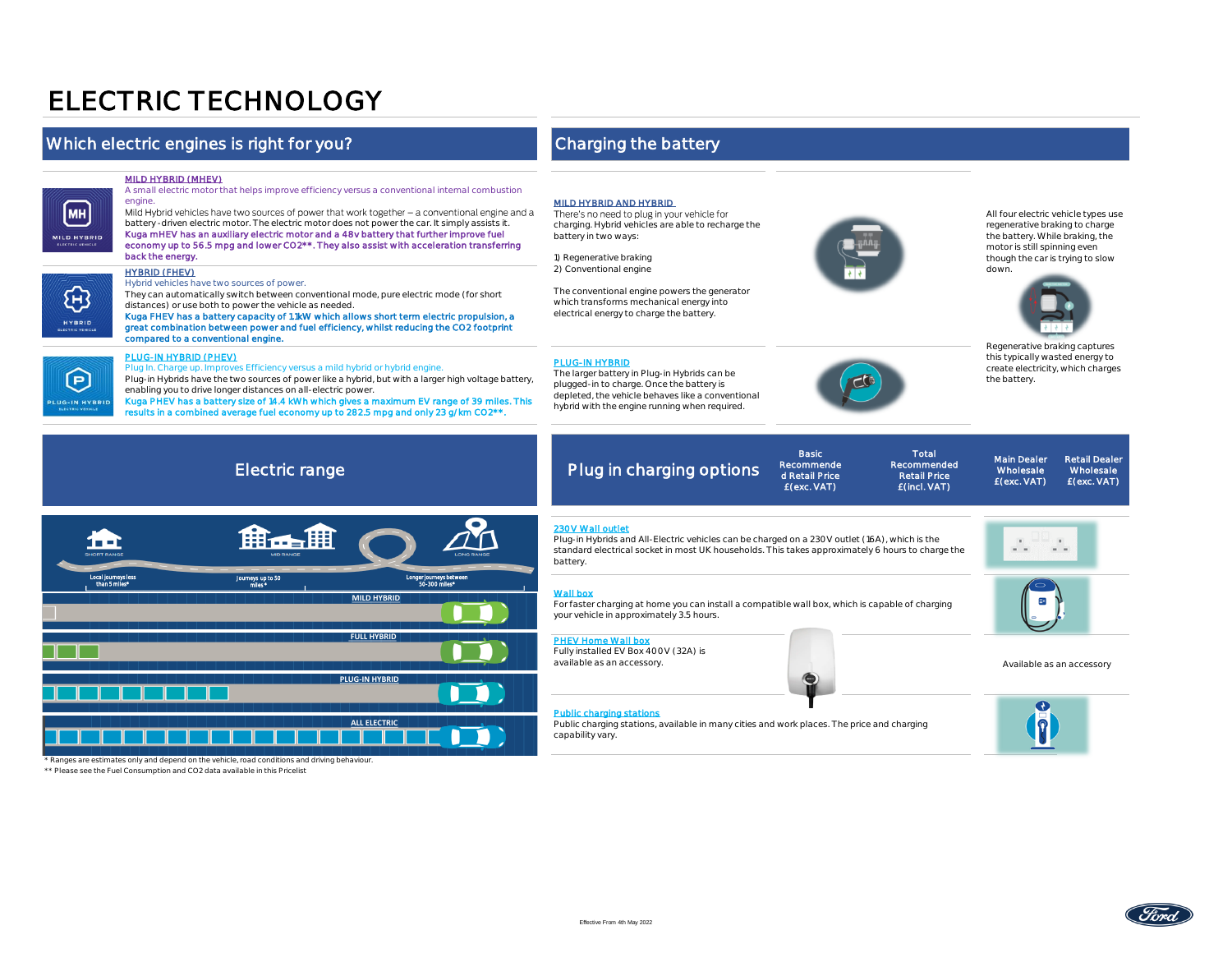|                                                                                                                                                                                                                            | <b>VRT</b><br>Band        | <b>Trend</b> | <b>Titanium</b> | <b>Titanium</b><br>$\mathsf{x}$ | Active  | Active X ST-Line         |         | ST-Line<br>$\mathbf{x}$ | $ST-3$  | <b>From Gross</b><br><b>Retail Price</b><br>$(GRP) \in$ | <b>Net retail</b><br>excl VRT<br>excl VAT |
|----------------------------------------------------------------------------------------------------------------------------------------------------------------------------------------------------------------------------|---------------------------|--------------|-----------------|---------------------------------|---------|--------------------------|---------|-------------------------|---------|---------------------------------------------------------|-------------------------------------------|
| <b>Standalone Option Availability</b>                                                                                                                                                                                      |                           |              |                 |                                 |         |                          |         |                         |         |                                                         |                                           |
| 16" Alloys - Trend Design - Sparkle Silver                                                                                                                                                                                 | 15.25%                    | $\circ$      | ш.              | <b>Section</b>                  | ш.      | ÷.                       | ш.      | ш.                      | $\sim$  | € 286.60                                                | € 200.76                                  |
| 16" Alloy Wheel - Titanium Design                                                                                                                                                                                          | 15.25%                    | $\sim$       | $\circ$         | $\sim$                          | ш.      | à.                       | ш.      | a.                      | ш.      | € 286.60                                                | € 200.76                                  |
| Spare Wheel<br>(n/a with 1.1L TiVCT 75PS Engine)<br>(n/a with Active, Active Vignale with Panoramic Roof option)                                                                                                           | 15.25%                    | $\circ$      | $\circ$         | $\circ$                         | $\circ$ | $\circ$                  | $\circ$ | Ō                       | $\sim$  | €169.48                                                 | € 118.72                                  |
| ST Spare Wheel                                                                                                                                                                                                             | 27.50%                    | $\sim$       | $\sim$          | $\sim$                          | $\sim$  | u.                       | ω.      | $\sim$                  | $\circ$ | €194.59                                                 | € 118.72                                  |
| Privacy Glass                                                                                                                                                                                                              | 15.25%                    | $\circ$      | ш.              | s                               | à.      | S                        | à.      | s                       | s       | €142.76                                                 | €100.00                                   |
| Matrix LED headlights with signature LED daytime running lights<br>and integrated sequential indicator                                                                                                                     | 15.25%                    | $\sim$       | $\circ$         | $\circ$                         | $\circ$ | $\circ$                  | $\circ$ | $\circ$                 | s       | €1,049.26                                               | €735.00                                   |
| <b>Option Packs</b>                                                                                                                                                                                                        | <b>VRT</b><br><b>Band</b> |              |                 |                                 |         |                          |         |                         |         |                                                         |                                           |
| Winter Pack:<br>Heated Front Seats and Heated Steering Wheel                                                                                                                                                               | 27.50%                    | $\sim$       | ш.              | $\sim$                          | ш.      | ÷.                       | à.      | $\sim$ $-$              | $\circ$ | € 819.52                                                | €500.00                                   |
| Winter Pack:<br>Heated Front Seats and Heated Steering Wheel                                                                                                                                                               | 15.25%                    | $\circ$      | $\sim$          | $\sim$ $\sim$                   | à.      | ÷.                       | à.      | $\sim$ $-$              | $\sim$  | € 208.86                                                | €146.30                                   |
| Winter Pack:<br>Heated Front Seats and Heated Steering Wheel                                                                                                                                                               | 15.25%                    | $\sim$       | $\circ$         | $\sim$ $-$                      | $\circ$ | $\overline{\phantom{a}}$ | $\circ$ | $\sim$ $-$              | $\sim$  | € 122.63                                                | € 85.90                                   |
| Driver Assistance Pack:<br>Adaptive Cruise Control with Traffic Sign Recognition (with Stop &<br>Go for automatics)<br>Intelligent Speed Assist (ISA)<br>Driver's impairment monitor<br>Autonomous Emergency Braking (AEB) | 15.25%                    | ш.           | $\circ$         | $\circ$                         | $\circ$ | $\circ$                  | $\circ$ | O                       | х.      | €499.65                                                 | €350.00                                   |
| ST-Line Design Pack:<br>ST-Line Scuff Plates<br>Aluminium Gear Shift with Manual Transmission<br>Aluminium Pedals with Manual Transmission                                                                                 | 15.25%                    | $\sim$       | $\sim$ $\sim$   | ÷.                              | ÷.      | ä,                       | $\circ$ | $\circ$                 | $\sim$  | € 214.13                                                | €150.00                                   |
| Parking Pack:<br><b>Active Park Assist</b><br>Front Parking Sensors (includes Rear Parking Sensors on Trend)<br>Door Edge Protectors<br>Rear View Camera (Standard on X)                                                   | 15.25%                    | $\circ$      | $\circ$         | <b>Section</b>                  | $\circ$ | ÷.                       | $\circ$ | ÷.                      | $\sim$  | € 561.03                                                | €393.00                                   |
| Parking Pack:<br><b>Active Park Assist</b><br>Front Parking Sensors<br>Door Edge Protectors<br>Rear View Camera (Standard on X)                                                                                            | 15 25%                    | $\sim$       | $\sim$          | $\Omega$                        | ÷.      | $\circ$                  | ÷.      | $\circ$                 | $\sim$  | € 526.77                                                | €369.00                                   |
| Audio and Communication Systems                                                                                                                                                                                            | <b>VRT</b><br>Band        |              |                 |                                 |         |                          |         |                         |         |                                                         |                                           |
| SYNC 3 with Navigation<br>Includes Wireless Charging Pad on Trend only                                                                                                                                                     | 15.25%                    | $\circ$      | s               | s                               | s       | S                        | S       | s                       | s       | € 856.54                                                | € 600.00                                  |
| B&O Premium Sound System with 10 Speakers<br>Includes Wireless Charging Pad                                                                                                                                                | 15.25%                    | $\sim$       | $\Omega$        | $\Omega$                        | $\circ$ | $\circ$                  | $\circ$ | $\circ$                 | $\circ$ | € 1,142.05                                              | € 800.00                                  |

**Key**<br>S = Standard, O = Option, at extra cost, □= Part of pack, at extra cost, -- = Not Available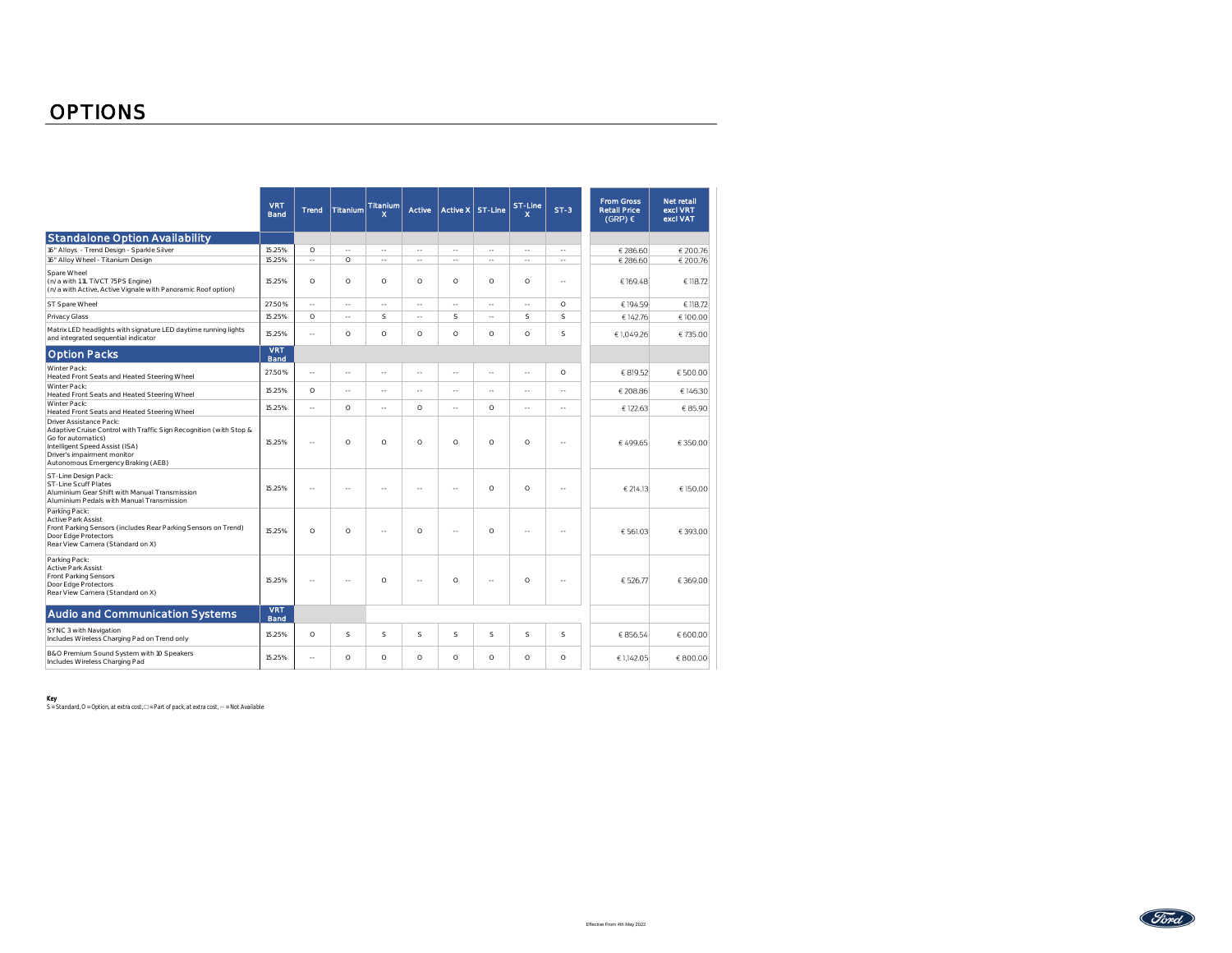|                  | <b>Colour Description</b>     | VRT Band | Trend   | <b>Titanium</b> | <b>Titanium</b><br>$\mathbf{x}$ | Active  | Active X | ST-Line                  | ST-Line X | $ST-3$   | <b>From Gross</b><br><b>Retail Price</b><br>$(GRP)$ $C$ | Net retail<br>excl VRT<br>excl VAT |
|------------------|-------------------------------|----------|---------|-----------------|---------------------------------|---------|----------|--------------------------|-----------|----------|---------------------------------------------------------|------------------------------------|
| Standard         | Race Red                      | 15.25%   | s       | s               | s                               | s       | s        | s                        | s         | s        | € 0.00                                                  | € 0.00                             |
| Premium          | Frozen White                  | 15.25%   | $\circ$ | $\circ$         | $\circ$                         | $\circ$ | $\circ$  | $\circ$                  | $\circ$   | $\Omega$ | € 196.20                                                | € 137.44                           |
| Premlum          | Agate Black                   | 15.25%   | $\circ$ | $\circ$         | $\circ$                         | $\circ$ | $\circ$  | $\circ$                  | $\circ$   | $\circ$  | € 588.63                                                | €412.33                            |
| Premium          | Moondust Silver               | 15.25%   | $\circ$ | $\circ$         | $\circ$                         | $\circ$ | $\circ$  | $\circ$                  | $\Omega$  | ۰        | € 588.63                                                | €412.33                            |
| Premium          | Chrome Blue                   | 15.25%   | $\circ$ | $\circ$         | $\circ$                         | $\circ$ | $\circ$  | $\bigcap$                | $\Omega$  | $\sim$   | € 588.63                                                | €412.33                            |
| <b>Exclusive</b> | Magnetic                      | 15.25%   | $\circ$ | $\circ$         | $\circ$                         | $\circ$ | $\circ$  | $\circ$                  | $\Omega$  | $\Omega$ | € 882.94                                                | € 618.49                           |
| <b>Exclusive</b> | Mean Green (ST unique colour) | 27.50%   |         | $\sim$          | <b>110</b>                      | ٠       | $\sim$   | $\overline{\phantom{a}}$ |           | $\circ$  | € 882.94                                                | € 618.49                           |

|              | <b>Trim Description</b>                                             | Trend | <b>Titanium</b> | <b>Titanium</b><br>x | Active | Active X |   | ST-Line ST-Line X | $ST-3$ |
|--------------|---------------------------------------------------------------------|-------|-----------------|----------------------|--------|----------|---|-------------------|--------|
|              | Cloth trim in Black with metal grey stitching                       | s     |                 |                      |        |          |   |                   |        |
|              | Cloth trim in Black/Red with red stitching                          |       |                 |                      |        |          | s |                   |        |
|              | Premium seat with Partial Sensico® with red<br>stitching            |       |                 |                      |        |          |   | s                 |        |
| <b>TRIMS</b> | Cloth trim in Black with metal grey stitching                       |       | s               |                      |        |          |   |                   |        |
|              | Premium seat with Partial Sensico® with grey<br>stitching           |       |                 | s                    |        |          |   |                   |        |
|              | Ford Performance Partial Sensico® front seats<br>with red stitching |       |                 |                      |        |          |   |                   | s      |
|              | Cloth trim in Black/Nordic Blue with dark blue<br>stitching         |       |                 |                      | s      |          |   |                   |        |
|              | Premium seat with Partial Sensico® with dark<br>blue stitching      |       |                 |                      |        | s        |   |                   |        |

**Key**<br>S = Standard, O = Option, at extra cost, — = Not Available<br>\*Colours and trims reproduced in this price list may vary from the actual colours due to the limitations of the printing processes used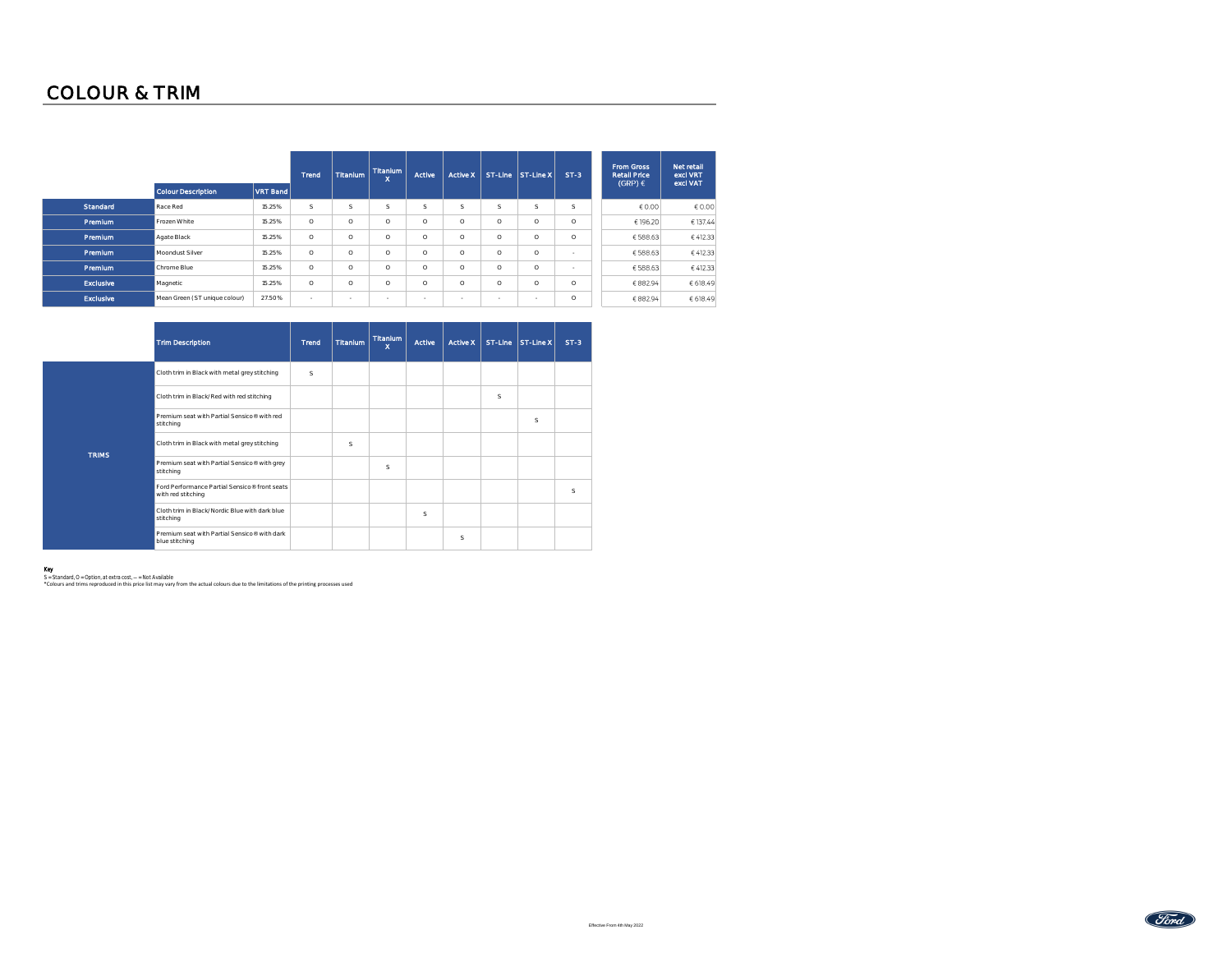### FUEL CONSUMPTION

The test used to establish fuel consumption and CO2 figures has changed to deliver results that are more representative of real driving. The Worldwide Harmonised Light Vehicle Test Procedure (WLTP) has replaced the old NED

This will produce more accurate figures which most likely will be greater than those arrived at using the NEDC test. Please be mindful of this in making comparisons between vehicles where some manufacturers may still displ these WLTP figures from 1st January 2021. Understanding fuel data; The table below shows the fuel consumption (WLTP) and CO2 emissions (WLTP) for each available engine when fitted on a standard specification vehicle (with emissions. Please speak to your Ford Dealer for more information.

You can also use Ford's online configurator to build and customise a new Ford vehicle: www.ford.ie/configurator. The configurator provides information about your configured vehicle's fuel consumption and CO2 emissions (the

|                          |                  |                              |                       |                    |              |                          |                     |                                    | Fuel Consumption (WLTP)          |                                     | Co2 Emissions (WLTP)                 |                                 |                                     |
|--------------------------|------------------|------------------------------|-----------------------|--------------------|--------------|--------------------------|---------------------|------------------------------------|----------------------------------|-------------------------------------|--------------------------------------|---------------------------------|-------------------------------------|
| Engine                   | <b>Fuel Type</b> | Available On                 | <b>Euro Emissions</b> | Transmission       | <b>Drive</b> | Maximum<br>Power PS (KW) | Torque<br><b>Nm</b> | Lowest<br>Performing<br>$(MPG)$ øø | Highest<br>Performing<br>(MPG)øø | Lowest<br>Performing<br>(L/100km)øø | Highest<br>Performing<br>(L/100km)øø | Lowest Performing<br>$(Co2)$ øø | Highest<br>Performing<br>$(Co2)$ øø |
| 1.1L Ti-VCT 75PS         | Petrol           | Trend                        | Euro 6d               | 5-Speed Manual     | <b>FWD</b>   | 75PS (55kW)              | 105                 | 53.3                               | 53.3                             | 5.3                                 | 5.3                                  | 120                             | 121                                 |
| 1.0T EcoBoost 100PS      | Petrol           | All Series (Excl ST)         | Euro 6d               | 6-Speed Manual     | <b>FWD</b>   | 100PS (74kW)             | 170                 | 48.7                               | 51.4                             | 5.8                                 | 5.5                                  | 125                             | 132                                 |
| 1.0T EcoBoost 125PS mHEV | Petrol           | All Series (Excl Trend & ST) | Euro 6d               | 6-Speed Manual     | <b>FWD</b>   | 125PS (92kW)             | 170                 | 52.3                               | 56.5                             | 5.4                                 | 5.0                                  | 114                             | 122                                 |
| 1.0T EcoBoost 125PS mHEV | Petrol           | All Series (Excl Trend & ST) | Euro 6d               | 7-Speed PowerShift | <b>FWD</b>   | 125PS (92kW)             | 170                 | 50.4                               | 53.3                             | 5.6                                 | 5.3                                  | 119                             | 127                                 |
| 1.5T EcoBoost 200PS      | Petrol           | $ST-3$                       | Euro 6d               | 6-Speed Manual     | <b>FWD</b>   | 200PS (147kW)            | 320                 | 42.2                               | 42.2                             | 6.7                                 | 6.7                                  | 151                             | 151                                 |

Notes

øFord test figures.

øø The declared Fuel/Energy Consumptions, CO2-Emissions and Electric range are determined according to the technical requirements and specifications of the European Regulations (EC) 715/2007 and (EU) 2017/1151 as last amen passenger car models is available at any point of sale free of charge or can be downloaded under www.seai.ie .

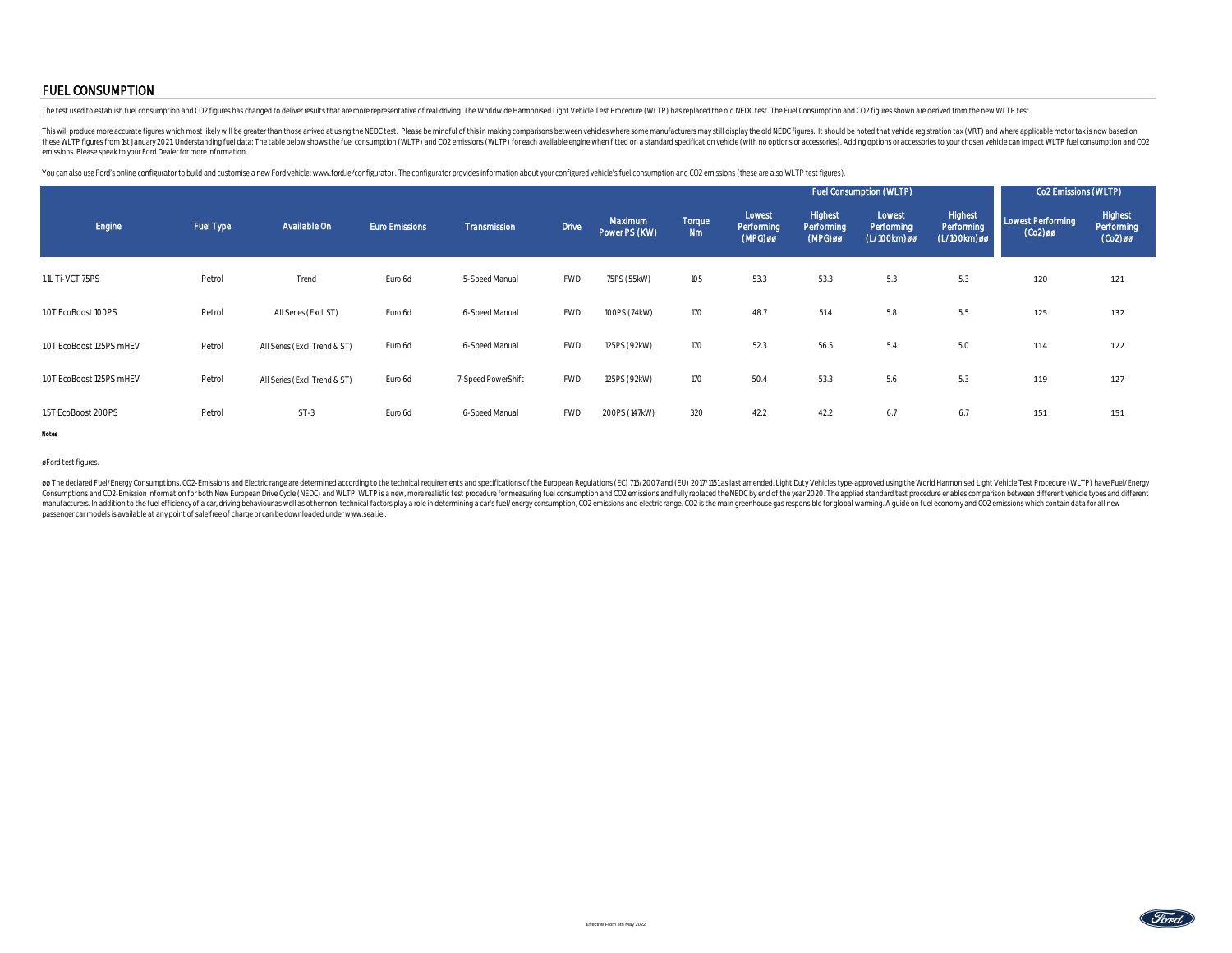# PERFORMANCE

| <b>Engine</b>            | Euro Stage | Transmission       | Maximum<br>Power | Toraue | 0-100 kph | Max Speed |
|--------------------------|------------|--------------------|------------------|--------|-----------|-----------|
|                          |            |                    | PS (kW)          | Nm     | (secs)    | kph       |
| 5 Door Petrol            |            |                    |                  |        |           |           |
| 1.1L Ti-VCT 75PS         | Euro 6d    | 5-Speed Manual     | 75(55.2)         | 105    | 14.7      | 164       |
| 1.0L EcoBoost 100PS      | Euro 6d    | 6-Speed Manual     | 100(74)          | 170    | 10.8      | 179       |
| 1.0L EcoBoost 125PS mHEV | Euro 6d    | 6-Speed Manual     | 125(92)          | 170    | 9.4       | 198       |
| 1.0L EcoBoost 125PS mHEV | Euro 6d    | 7-Speed PowerShift | 125(92)          | 17O    | 9.6       | 198       |
| 1.5L EcoBoost 200PS      | Euro 6d    | 6-Speed Manual     | 200 (147)        | 320    | 6.5       | 228       |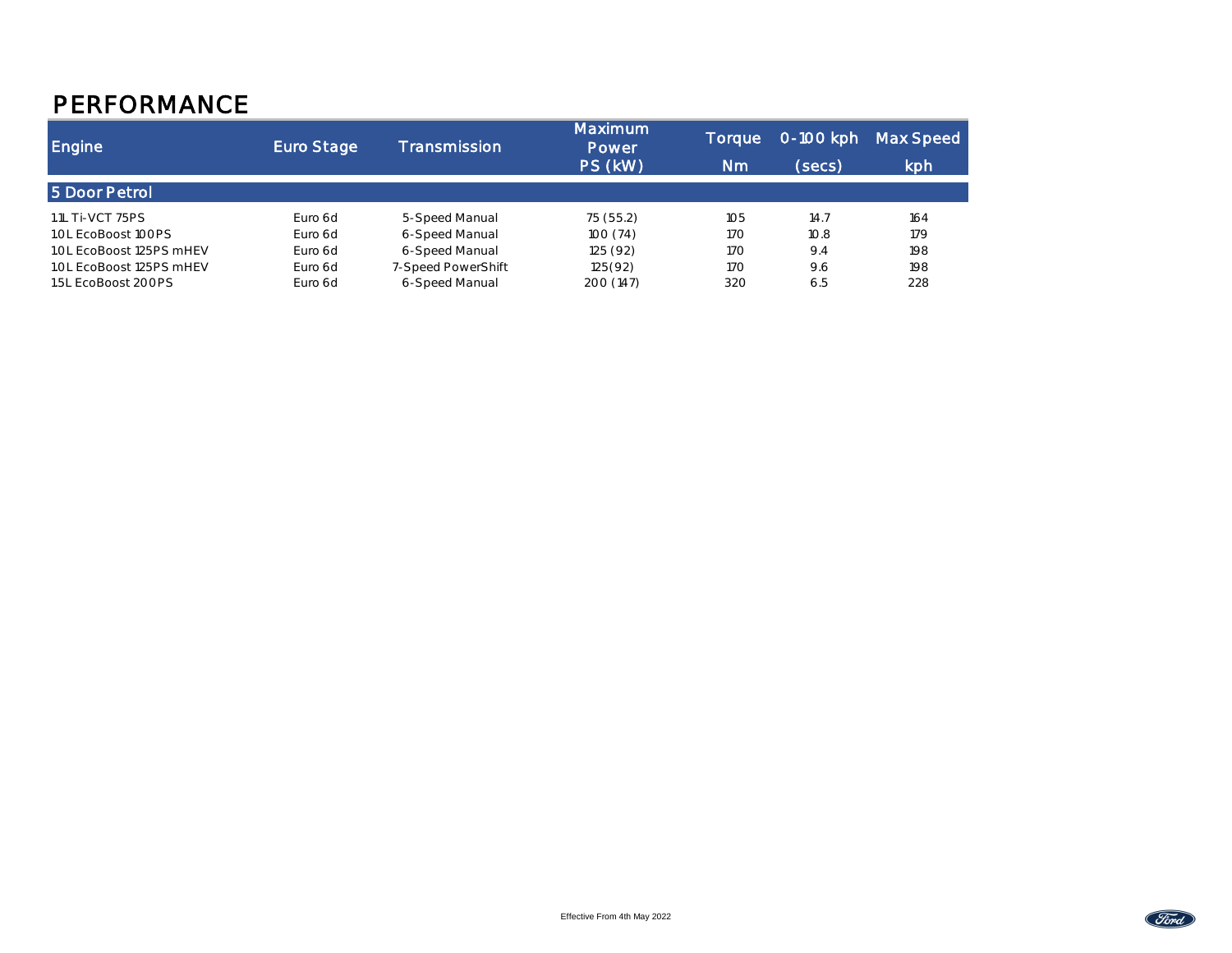# FORD PROTECT - Fiesta

Every new Ford car is protected by a 3 year/60,000 mile Ford Warranty. In addition, it will also come with Ford Assistance for 1 year, providing roadside assistance in the UK and IRL and throughout Europe.

#### Effective from 1st September 2020

#### Ford Protect Classic 4th/5th Year Extended Warranties

If you plan on keeping your car for longer than 3 years or are a high mileage driver you can extend your 3 year/60,000 mile warranty to either 4 years/80,000 miles or 5 years/100,000 miles.

Features:

- Cover against the cost of repair or replacement of defective parts, or to repair a material, assembly or manufacturing defect recognised by Ford
- Protection against unexpected repair bills
- All repairs will be carried out by Ford Authorised Dealers using genuine Ford parts
- Ford Protect Classic extended warranty plans can be purchased any time up until the vehicle's first date of registration

#### Ford Protect Service Plan

You can also upgrade to a Ford Protect Service Plan giving you the option of scheduled services and extended Ford Assistance.

Features:

- Scheduled Servicing; covers scheduled servicing in accordance with Ford Standard Service Schedules including associated parts and labour, for the number of services applicable to your plan. The Mandatory Annual Inspection, if applicable to your vehicle and replacement brakefluid (every other year)
- Extended Ford Assistance; roadside assistance in the UK and throughout Europe
- Vehicle Hire; for up to 7 days
- The Ford Protect Service Plan can be purchased any time before the first service is due

### Ford Protect Service Plan Plus (High Mileage Users Only)

You may choose to upgrade to a Ford Protect Service Plan Plus giving you the benefits of the Service Plan and also includes a Wear and Tear Plan.

Features:

- All items covered within the Service Plan and in addition: Brake Pads/shoes/discs; Clutch friction plate; Shock absorbers; Silencers; Wiper Blades; Bulbs
- 
- Exclusions: Tyres; Interior trims; glass, seat covers; pads; frames; springs; headrests, seat belts; sheet metals, water ingress, body seals and aerials. Bodywork and paint check and Air conditioning check.
- Ford Protect Service Plan Plus can be purchased any time up until the vehicle's first date of registration

### Notes and Conditions

- The length of your plan (and number of services on Service Plan and Service Plan Plus) applies from your new vehicle warranty commencement date, usually the date of first registration
- Time and mileage limits apply to all Ford Protect Plans
- Please contact your nearest Ford dealer for information on service intervals
- It is a condition of Ford Protect Service Plan and Ford Protect Service Plan Plus that your vehicle is serviced by an Authorised Ford Repairer according to the schedules in your Ford Service Portfolio
- In addition your Ford Service History Log must be kept up-to-date
- Subject to the terms and conditions of the Ford Protect Plans
- These Ford Protect Plans are transferable so it is an added benefit to the new owner if your decide to sell your vehicle
- Ask your Ford Dealer for full details of the Ford Protect Extended Warranty, Service Plan or Service Plan Plus and their associated Terms and Conditions or alternatively call Ford Protect on [03702 416726, Option 2, Option 2, or visit](http://www.ford.co.uk/) [www.ford.ie](http://www.ford.co.uk/)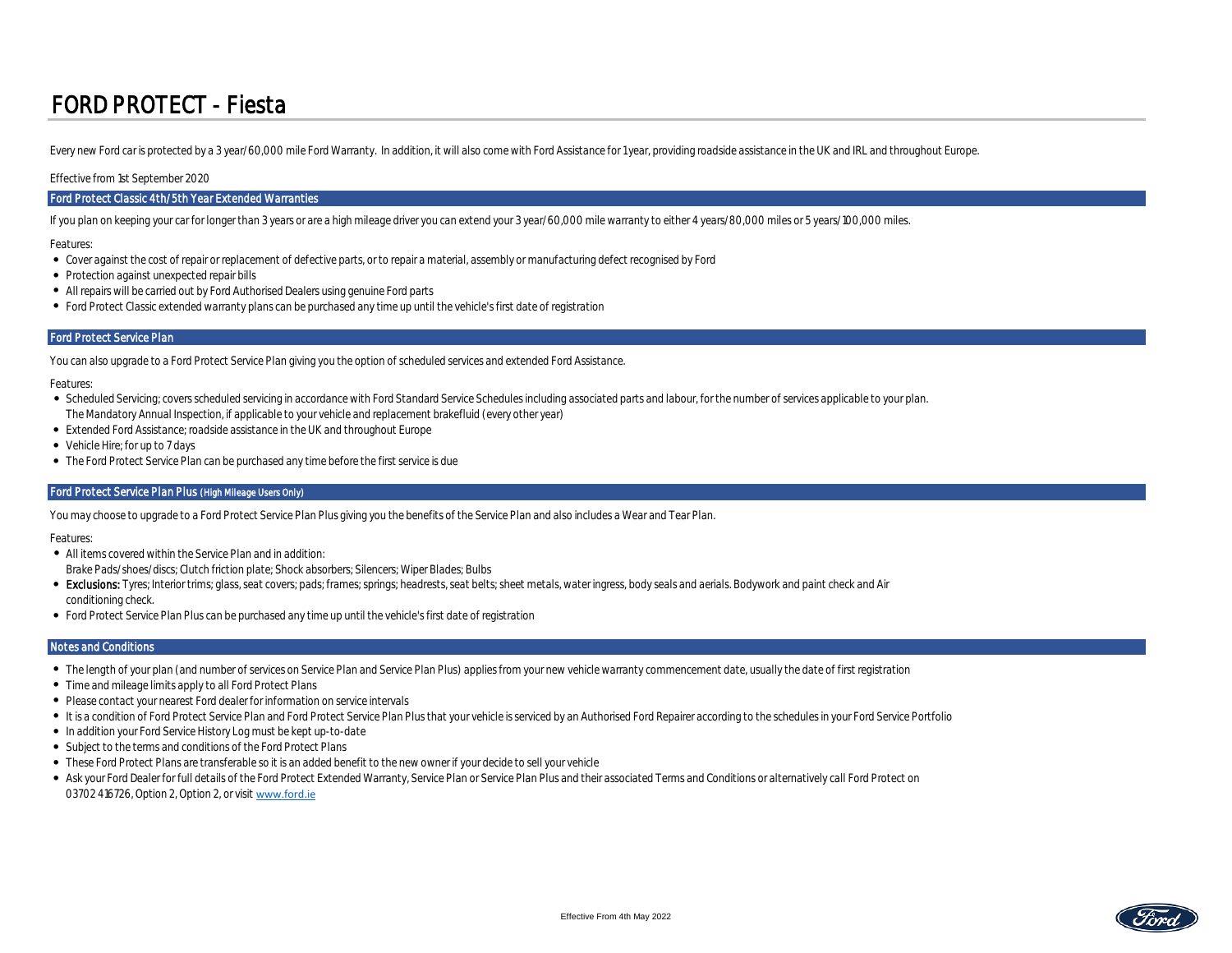# ACCESSORIES

| <b>Dealer Supplied Accessories</b>                                                                                                                             | Part<br>(FINIS)<br>Number | Recommended<br><b>Retail Price</b><br>(incl. VAT) | <b>Dealer Supplied Accessories</b>                                                                                                                                  | Part<br>(FINIS)<br>Number | Recommended<br><b>Retail Price</b><br>(incl. VAT) |
|----------------------------------------------------------------------------------------------------------------------------------------------------------------|---------------------------|---------------------------------------------------|---------------------------------------------------------------------------------------------------------------------------------------------------------------------|---------------------------|---------------------------------------------------|
| Transportation                                                                                                                                                 |                           |                                                   |                                                                                                                                                                     |                           |                                                   |
| Fixed Tow Bar - Excludes: ST, ST-Line with spare wheel, Active with spare wheel & panorama roof,<br>MHEV with panorama roof, vehicles with 1.1 I petrol engine | 2184668                   | €368.00                                           | Detachable Tow Bar - Excludes: ST, ST-Line with spare wheel, Active with spare wheel & panorama<br>roof, MHEV with panorama roof, vehicles with 1.1 I petrol engine | 2344267                   | €555.13                                           |
| Tow Bar E-Kit, 13 pin                                                                                                                                          | 2331241                   | €145.33                                           | Tow Bar Module                                                                                                                                                      | 2566180                   | €140.09                                           |
| Roof Base Carrier - 5-Door - not with panorama roof - Excludes Active & ST                                                                                     | 2112395                   | €220.59                                           | Load Retention Guard, black, behind rear seats                                                                                                                      | 2169667                   | €292.44                                           |
| Cross Bars - Active with roof rails - not with panorama roof                                                                                                   | 2246735                   | €287.52                                           | Boot Liner, reversible - not with Load Retention Guard                                                                                                              | 2451631                   | €102.46                                           |
| Boot Liner - not with Load Retention Guard                                                                                                                     | 2145696                   | €75.28                                            | Coat Hanger, matte black                                                                                                                                            | 2448529                   | €50.19                                            |
| Foldable Transport Box, black fabric                                                                                                                           | 2470827                   | €27.20                                            | Umbrella Holder                                                                                                                                                     | 1524823                   | €35.55                                            |
| Padsforall* Pet Travel Mat. black, faux leather                                                                                                                | 2500387                   | €290.63                                           |                                                                                                                                                                     |                           |                                                   |
| Protection                                                                                                                                                     |                           |                                                   |                                                                                                                                                                     |                           |                                                   |
| Rubber Floor Mats, front                                                                                                                                       | 2439076                   | €55.42                                            | Rubber Floor Mats, rear                                                                                                                                             | 2109989                   | €35.54                                            |
| Velour Floor Mats, red stitching, front                                                                                                                        | 2386434                   | €81.54                                            | Velour Floor Mats, red stitching, rear                                                                                                                              | 2478661                   | €59.60                                            |
| Mud Flaps, front - Trend, Titanium                                                                                                                             | 2227989                   | €55.97                                            | Mud Flaps, rear - Trend, Titanium                                                                                                                                   | 2161535                   | €55.97                                            |
| Mud Flaps, front - Active                                                                                                                                      | 2267244                   | €55.97                                            | Mud Flaps, rear - Active                                                                                                                                            | 2267242                   | €55.97                                            |
| Mud Flaps, front - ST-Line                                                                                                                                     | 2318335                   | €55.97                                            | Rear Bumper Protector, brushed steel                                                                                                                                | 2325995                   | €142.51                                           |
| Scuff Plates, front, ST-Line                                                                                                                                   | 2521716                   | €101.28                                           | Scuff Plates, front, Active                                                                                                                                         | 2521720                   | €101.28                                           |
| ClimAir®* Rear Bumper Protector, matt black                                                                                                                    | 2122070                   | €108.74                                           | ClimAir®* Rear Bumper Protector, piano black                                                                                                                        | 2122068                   | €125.45                                           |
| HerpaPrint* Rear Bumper Protector Foil, transparent                                                                                                            | 2449995                   | €28.24                                            |                                                                                                                                                                     |                           |                                                   |
| <b>Comfort &amp; Convenience</b>                                                                                                                               |                           |                                                   |                                                                                                                                                                     |                           |                                                   |
| Dashboard Camera - with SYNC 3                                                                                                                                 | 2421817                   |                                                   | €328.27 ACV* Qi Wireless Charging Kit, designed to integrate into the interior                                                                                      | 2265067                   | €84.61                                            |
| ClimAir®* Wind Deflectors, front, black - 5-Door                                                                                                               | 2110134                   |                                                   | €66.92 ClimAir®* Wind Deflectors, front, transparent - 5-Door                                                                                                       | 2110138                   | €66.92                                            |
| ClimAir®* Wind Deflectors, rear, black - 5-Door                                                                                                                | 2110136                   | €36.59                                            | ClimAir®* Wind Deflectors, rear, transparent - 5-Door                                                                                                               | 2110140                   | €36.59                                            |
| CD Player, may require CD Player Jumper Cable                                                                                                                  | 2475588                   | €332.56                                           | CD Player Jumper Cable                                                                                                                                              | 2441153                   | €114.99                                           |
| Air Purifier                                                                                                                                                   | 2485741                   | €55.41                                            | Sports Pedal Cappings, steel - Excludes ST-Line and ST                                                                                                              | 1835213                   | €53.31                                            |
| <b>Ford Performance Parts</b>                                                                                                                                  |                           |                                                   |                                                                                                                                                                     |                           |                                                   |
| Ford Performance Floor Mats, front                                                                                                                             | 2309800                   | €66.02                                            | Ford Performance Floor Mats, rear                                                                                                                                   | 2309806                   | €54.81                                            |
| Carbon Fibre Gear Shift Knob - Manual Transmission                                                                                                             | 5599855                   | €171.09                                           | Carbon Fibre Gear Shift Knob, with ST Logo - Manual Transmission                                                                                                    | 5603242                   | €174.52                                           |
| 18" Alloy Wheel, 10-spoke, 7.5 x 18, magnetite matt - ST <sup>2</sup>                                                                                          | 2429876                   | €352.05                                           | Coilover Suspension Kit - ST                                                                                                                                        | 2317814                   | €2,072.98                                         |
| Coilover Suspension Kit - Excludes Active & ST                                                                                                                 | 2317842                   | €1.398.42                                         | Eibach®* Coilover Suspension Kit - Excludes ST - Petrol                                                                                                             | 1569225                   | €260.34                                           |
| Eibach®* Coilover Suspension Kit - Excludes ST - Diesel                                                                                                        | 1569237                   | €260.34                                           | Eibach®* Coilover Suspension Kit - ST - Petrol                                                                                                                      | 2457001                   | €175.05                                           |
| Eibach®* Pro-Spacer Kit Wheel Spacer System 4, silver anodized                                                                                                 | 2516582                   | €138.67                                           |                                                                                                                                                                     |                           |                                                   |
| Safety & Security                                                                                                                                              |                           |                                                   |                                                                                                                                                                     |                           |                                                   |
| Ford First Aid Pack, with Velcro strip                                                                                                                         | 2311396                   | €13.61                                            | Ford Premium Safety Pack, with First Aid Kit, Warning Triangle, Hi-Visibility Vest                                                                                  | 2431452                   | €29.28                                            |
| Warning Triangle <sup>3</sup>                                                                                                                                  | 1460220                   | €6.26                                             |                                                                                                                                                                     |                           |                                                   |
|                                                                                                                                                                |                           |                                                   |                                                                                                                                                                     |                           |                                                   |

<sup>1</sup> Each vehicle needs to be checked for compatibility <sup>3</sup>

 $3$  Item is non-Ford branded from an approved supplier

 $2^{2}$  Excludes tyre, centre cap, wheel nuts, valve & fitment

For any more information about any of the included Ford Accessories, or to view a full range of Ford Accessories visit www.ford-accessories.le

This price list shows both original Ford accessories as well as a range of carefully selected products from third party suppliers, identified under that third party supplier's brand name.<br>Please note that third party suppl

Fitment of accessories may have an impact on your vehicle's fuel consumption.

Prices do not include fitting unless otherwise stated. Please refer to your Ford Dealer for fitted prices.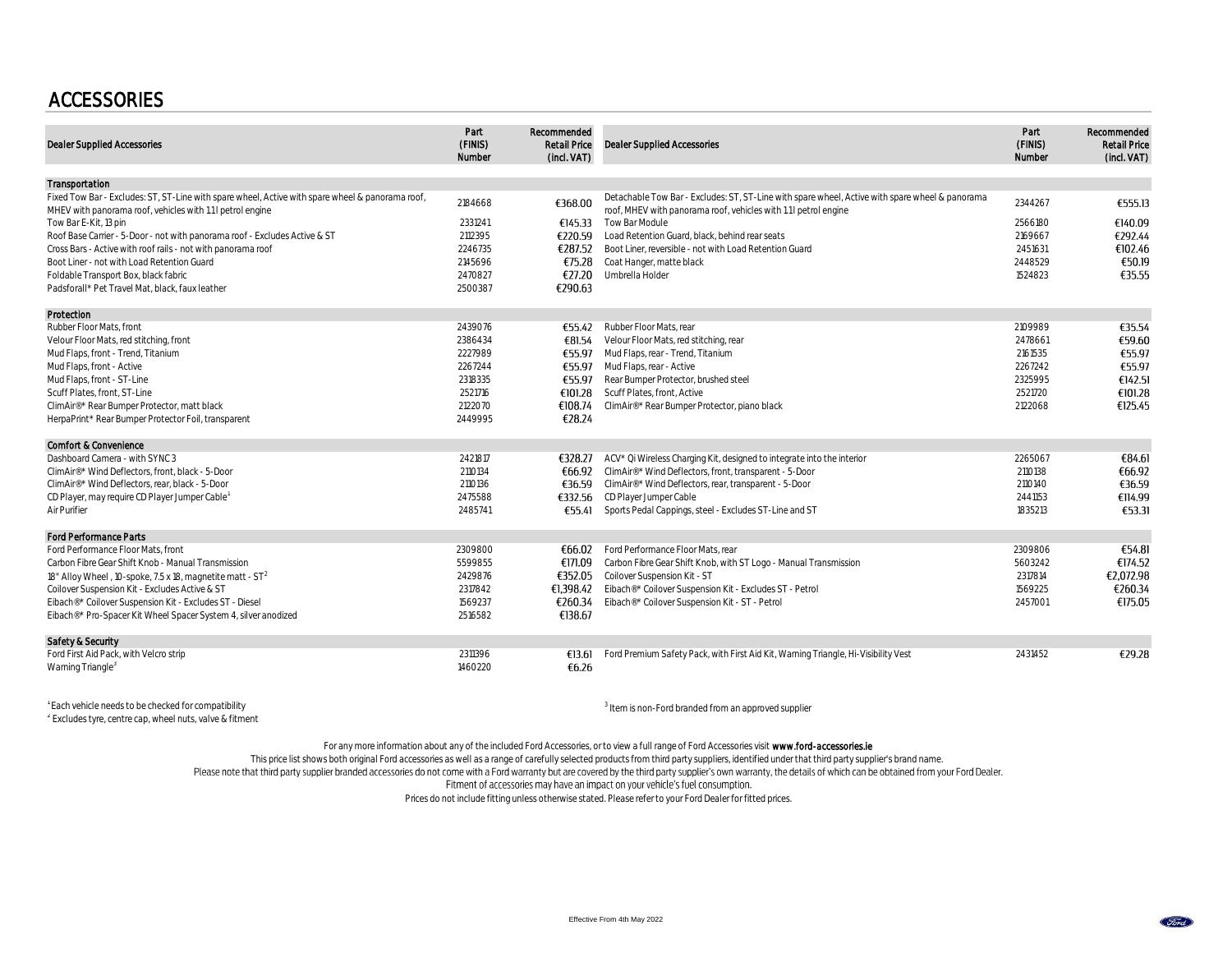## **VRT Category A (EU Classification M1)**

Most cars fit into category A and minibuses carrying no more than 8 passengers and driver. VRT is charged based on the CO2 emissions of the vehicle when it was manufactured. The VRT rates are as follows:

| <b>Effective</b><br>from 1st<br>January<br>2022 |             | CO <sub>2</sub> Emissions<br>$(g/km)^*$ | <b>VRT Rate</b><br>€ | <b>NOX</b><br>$(mg/km)$ * | Amount<br>payable<br>per<br>mg/km<br>$(\epsilon)$ |
|-------------------------------------------------|-------------|-----------------------------------------|----------------------|---------------------------|---------------------------------------------------|
| $\mathbf 1$                                     | $\mathbf 0$ | 50                                      | 7.00%                | The first 0-40 mg/km      | 5.00                                              |
| $\overline{2}$                                  | 51          | 80                                      | 9.00%                | The next 40 mg/km or part | 15.00                                             |
| 3                                               | 81          | 85                                      | 9.75%                | thereof up to 80 mg/km    |                                                   |
| $\overline{4}$                                  | 86          | 90                                      | 10.50%               | The remainder above 80    | 25.00                                             |
| 5                                               | 91          | 95                                      | 11.25%               | mg/km                     |                                                   |
| 6                                               | 96          | 100                                     | 12.00%               |                           |                                                   |
| $\overline{7}$                                  | 101         | 105                                     | 12.75%               | Diesel cap                | 4850.00                                           |
| 8                                               | 106         | 110                                     | 13.50%               | Petrol cap                | 600.00                                            |
| 9                                               | 111         | 115                                     | 15.25%               |                           |                                                   |
| 10                                              | 116         | 120                                     | 16.00%               |                           |                                                   |
| 11                                              | 121         | 125                                     | 16.75%               |                           |                                                   |
| 12                                              | 126         | 130                                     | 17.50%               |                           |                                                   |
| 13                                              | 131         | 135                                     | 19.25%               |                           |                                                   |
| 14                                              | 136         | 140                                     | 20.00%               |                           |                                                   |
| 15                                              | 141         | 145                                     | 21.50%               |                           |                                                   |
| 16                                              | 146         | 150                                     | 25.00%               |                           |                                                   |
| 17                                              | 151         | 155                                     | 27.50%               |                           |                                                   |
| 18                                              | 156         | 170                                     | 30.00%               |                           |                                                   |
| 19                                              | 171         | 190                                     | 35.00%               |                           |                                                   |
| 20                                              | 191         | 500                                     | 41.00%               |                           |                                                   |

**Nitrogen Oxide (NOx) Emission Levy**

NOTE: The NOx levy is applied to all VRT category A vehicles (passenger and SUVs). This means an increase in VRT for older imported cars with these charges based on a NOx (Nitrogen Oxide) sliding scale on passenger cars.

This NOx Levy replaced the 1% VRT Levy on diesel cars, and has been applied to all new or imported cars from January 1st, 2020.